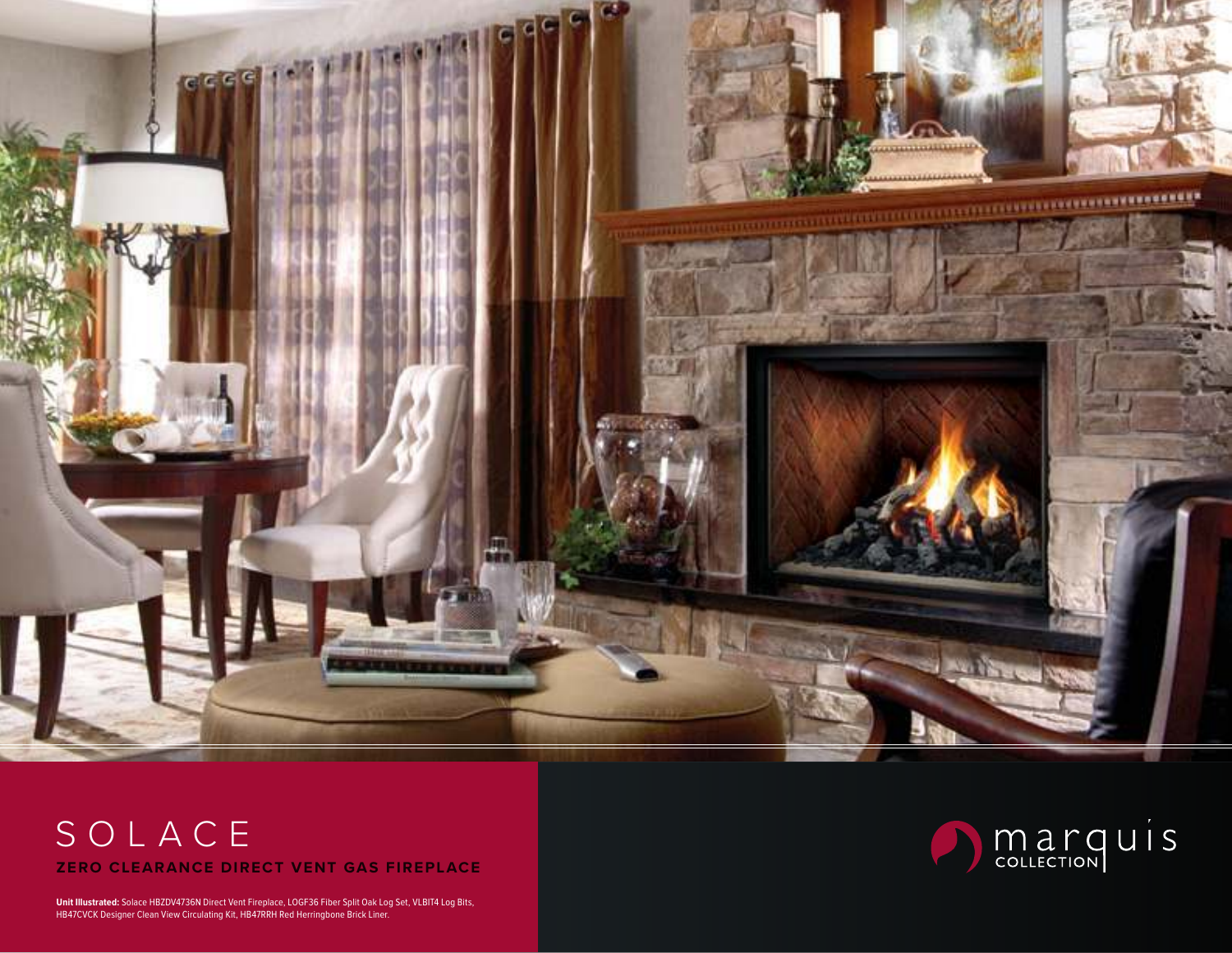## SOLACE SPECIFICATIONS

|                                               | <b>Model</b>                                                                | MQHBZDV3636N/NE<br>MOHBZDV4236N/NE                                          | MQHBZDV3636LP/LPE<br>MQHBZDV4236LP/LPE                                  | HBZDV4736N<br>HBZDV4736NE                                                   | HBZDV4736LP<br>HBZDV4736LPE                                             |
|-----------------------------------------------|-----------------------------------------------------------------------------|-----------------------------------------------------------------------------|-------------------------------------------------------------------------|-----------------------------------------------------------------------------|-------------------------------------------------------------------------|
| ш<br>$\bullet$<br>A <sub>10</sub><br><b>S</b> | <b>Flue</b><br>Fuel<br>Input Max.<br>Input Min.<br>FE (P.4.1-15)<br>Log Set | Top<br>Natural Gas<br>30,500 BTU<br>29,000 BTU<br>61.98% / 63.92%<br>LOGF36 | Top<br>Propane<br>29,000 BTU<br>22.200 BTU<br>67.63% / 69.25%<br>LOGF36 | Top<br>Natural Gas<br>40,000 BTU<br>27,000 BTU<br>60.39% / 61.88%<br>LOGF36 | Top<br>Propane<br>36,000 BTU<br>30,000 BTU<br>53.79% / 54.90%<br>LOGF36 |
|                                               | <b>Model</b>                                                                | HBZDV3624N/NE                                                               | HBZDV3624LP/LPE                                                         | HBZDV4224N/NE                                                               | HBZDV4224LP/LPE                                                         |
| =                                             | Flue                                                                        |                                                                             |                                                                         |                                                                             |                                                                         |
|                                               |                                                                             | Top                                                                         | Top                                                                     | Top                                                                         | Top                                                                     |
| ш                                             | Fuel                                                                        | Natural Gas                                                                 | Propane                                                                 | Natural Gas                                                                 | Propane                                                                 |
|                                               | Input Max.                                                                  | 24.00 BTU                                                                   | 22,000 BTU                                                              | 24,000 BTU                                                                  | 22,000 BTU                                                              |
| DAC                                           | Input Min.                                                                  | 14,000 BTU                                                                  | 15,000 BTU                                                              | 14,000 BTU                                                                  | 15.000 BTU                                                              |
| $\bullet$                                     | FE (P.4.1-15)                                                               | 50.48% / 52.30%                                                             | 52.59% / 54.24%                                                         | 55.69% / 57.81%                                                             | 57.03% / 59.09%                                                         |
| S                                             | <b>Log Sets</b>                                                             | MQLOGC45                                                                    | MQLOGC45                                                                | MQLOGC45                                                                    | MQLOGC45                                                                |

| <b>TOP FLUE</b>                   |              | <b>Height</b>        |                    | <b>Front Width</b> | Depth             |                 |  |
|-----------------------------------|--------------|----------------------|--------------------|--------------------|-------------------|-----------------|--|
| <b>MODEL</b>                      | Actual       | Framing              | Actual             | Framing            | Actual            | Framing         |  |
| <b>LOUVERS</b>                    |              |                      |                    |                    |                   |                 |  |
| HBZDV36                           | $34^{13}/16$ | 35"                  | 36"                | $36\frac{3}{8}$ "  | 16 1/16"          | 17"             |  |
| HBZDV42                           | 37"          | $37\frac{3}{8}$ "    | 41 %"              | $42\frac{3}{8}$    | $16\frac{7}{16}$  | 17"             |  |
| HBZDV47                           | $43\%$       | $43\frac{1}{8}$      | 47 1/16"           | $47\frac{3}{8}$ "  | 19 1/16"          | $19\frac{1}{2}$ |  |
| <b>CLEAN VIEW CIRCULATING KIT</b> |              |                      |                    |                    |                   |                 |  |
| HBZDV36                           | 34 11/16"    | 41"                  | $38\frac{1}{6}$    | $38\frac{7}{6}$    | $18\frac{7}{8}$ " | $19\frac{1}{2}$ |  |
| HBZDV42                           | 36'13/16''   | 43"                  | $42$ $\frac{1}{9}$ | $42\frac{7}{16}$   | 18'15/16"         | $19\frac{1}{2}$ |  |
| HBZDV47                           | 49"          | 49 1/ <sub>8</sub> " | $48\frac{1}{16}$   | $48 \frac{3}{8}$   | 2115/16"          | 22"             |  |

**A** 54 13/16" **B** 36 3/8" **C** 36" **D** 9 3/16" **E** 38 3/4" **F** 12 3/8" **G** 17 9/16" **H** 27 3/8"

HBZDV42 **A** 58 13/16" **B** 42 3/8"  $C$  41  $\frac{7}{8}$ " **D**  $8\frac{1}{4}$ " **E** 41 5/8" **F** 13 3/4" **G** 19 1/2" **H** 29 7/16"

HBZDV47 **A** 65 1/4" **B** 47 3/8" **C**  $47\frac{1}{16}$ **D** 8 15/16" **E** 46 1/8" **F** 13 15/16" **G** 19 11/16" **H** 32 5/8"

| G             | E                                    |
|---------------|--------------------------------------|
| Н             |                                      |
|               |                                      |
| 1/2"          | D<br>Nailing<br>3/8" tile header lip |
| Sheet<br>Rock | Tabs<br>C                            |
|               | B<br>к<br>А                          |

| <b>CORNER FRAMING DIMENSIONS (INCHES):</b> |
|--------------------------------------------|
| <b>CLEAN VIEW CIRCULATING KIT (CVK)</b>    |

| HR7DV36 |                              | HR7DV42                     | HR7DV47 |                                |  |
|---------|------------------------------|-----------------------------|---------|--------------------------------|--|
|         | $\Delta$ 59 %"               | $\Delta$ 6.3 $13/16$ "      |         | $\Delta$ 70 $\frac{3}{46}$ "   |  |
|         | <b>B</b> 38 $\frac{7}{6}$    | <b>B</b> $42\frac{7}{16}$   |         | <b>B</b> $48\frac{3}{8}$       |  |
|         | $C = 38\%$ "                 | $C = 42\frac{1}{16}$        |         | $C = 48\frac{1}{16}$           |  |
|         | <b>D</b> $10^{11/16}$        | $D = 10^{11}/6$             |         | <b>D</b> $10\frac{7}{8}$       |  |
|         | $F = 42.5/16$                | <b>E</b> $45\frac{1}{8}$    |         | <b>F</b> 49 $5\frac{1}{2}$     |  |
|         | $F = 12 \frac{3}{8}$         | $F = 13\frac{3}{4}$         |         | $F = 13^{15/16}$               |  |
|         | $G = 17\frac{9}{16}$         | <b>G</b> 19 $\frac{1}{2}$   |         | $G = 191\frac{1}{16}$          |  |
|         | <b>H</b> 29 $\frac{5}{46}$ " | <b>H</b> 31 $\frac{7}{8}$ " |         | <b>H</b> 35 1/ <sub>16</sub> " |  |
|         |                              |                             |         |                                |  |



**Unit Illustrated:** Solace II HBZDV4224N Direct Vent Fireplace, MQLOGC45 Oak Log Set, HB42GBL Grill Kit (Black), HB42RLT Traditional Brick Liner.



**Unit Illustrated:** Solace II HBZDV3624N Direct Vent Fireplace MQLOGC45 Oak Log Set, HB36CVCK Designer Clean View Circulating Kit, HB36RLH Herringbone Brick Liner.

| <b>HBZDV42</b>                    | $36^{13}/16"$               | 43"               | $42\frac{1}{16}$ | 42 $\frac{7}{16}$                          | $18^{15/16}$ | $19\frac{1}{2}$ | 1/2<br>She |  |
|-----------------------------------|-----------------------------|-------------------|------------------|--------------------------------------------|--------------|-----------------|------------|--|
| HBZDV47                           | 49"                         | $49\frac{1}{8}$   | $48\frac{1}{16}$ | $48\frac{3}{8}$ "                          | 2115/16"     | 22"             | Roc        |  |
|                                   |                             |                   |                  |                                            |              |                 |            |  |
|                                   |                             |                   |                  |                                            |              |                 |            |  |
|                                   | TOP FLUE MODEL VIEWING AREA |                   |                  | <b>CORNER FRAMING DIMENSIONS (INCHES):</b> |              |                 |            |  |
|                                   | Width                       | Heiaht            |                  | <b>LOUVERED UNITS</b>                      |              |                 |            |  |
| <b>HBZDV36</b> 29 $\frac{3}{4}$ " |                             | $18\frac{5}{8}$ " |                  | HBZDV36                                    | HBZDV42      |                 | HBZDV47    |  |

| <b>)</b> marquis |  |  |
|------------------|--|--|
|                  |  |  |

**HBZDV42** 33 3/8" 20 3/8" **HBZDV47** 39 1/2" 26 3/8"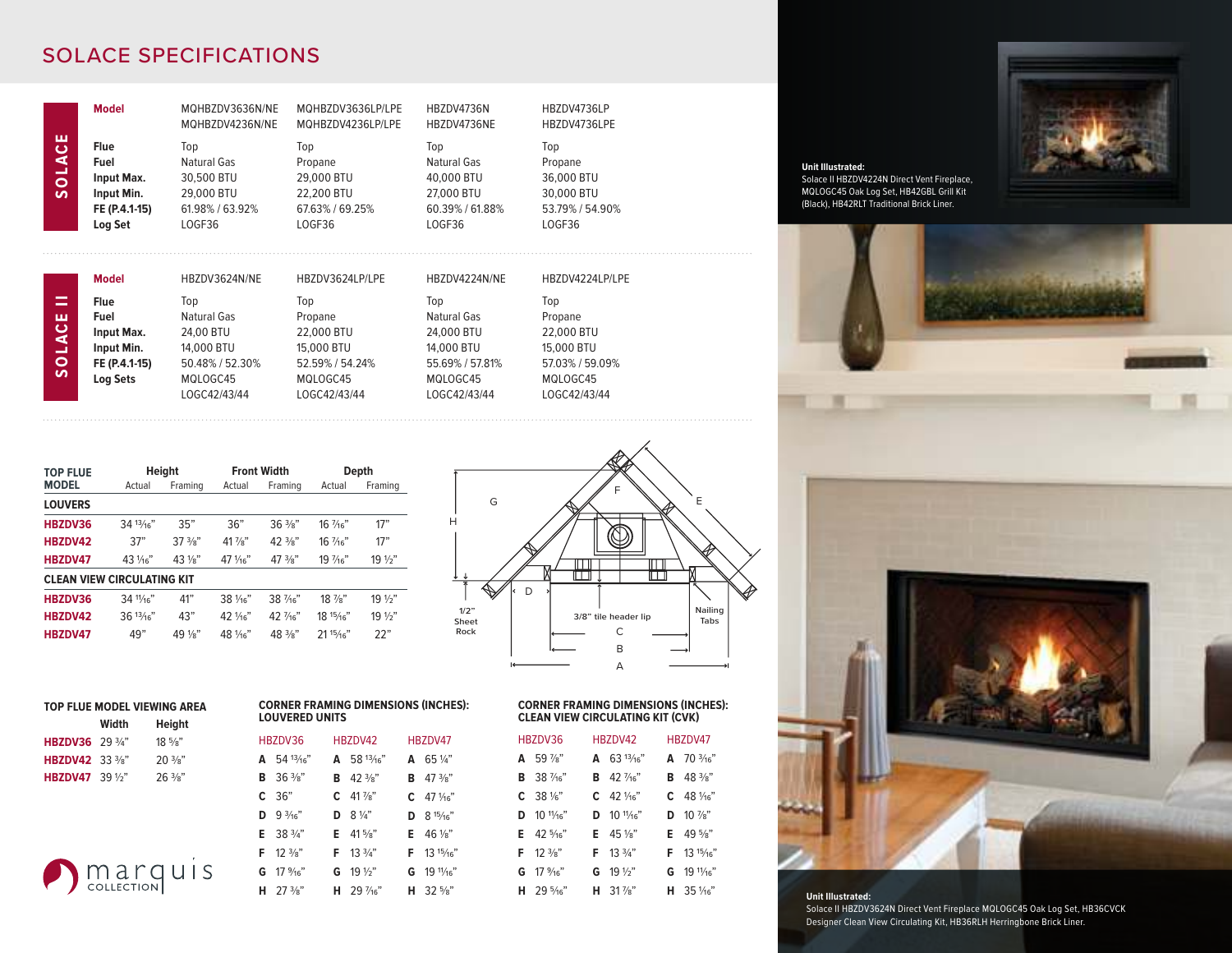# **SOLACE** SOLACE ACCESSORIES

Imagine lively gatherings or times of quiet reflection in front of the beautiful **Solace II**. Available in two sizes, the Solace II allows you to transform your fireplace into something truly unique.

With so much style and attention to detail, the Solace II is available in a range of sizes and styles. You can choose from our mid-efficient rated fireplace for ambiance and taking the chill out of the room, or our higher-efficient version for additional warmth.

Visit **www.marquisfireplaces.net** to see the latest evolution in fireplaces.

#### STANDARD FEATURES

- Millivolt or IPI valve system allows operation during a power failure with Hi/Low heat and flame adjustment
- Dual burner with Realistic Flame Pattern
- Safety Screen Barrier

#### OPTIONAL FEATURES

**Designer Clean View Circulating Kit:** No Louvers Required

**Louvers:** Grills available in Black

**Fan Kit:** Heat activated with variable speed control

**Accessories:** Log sets or rock sets required

**Liners:** Porcelain Reflective Liner or Brick Liners

#### LOG SETS





**LOGF36 Fibre Split Oak (SOLACE)**



**LOGC43 (SOLACE II) LOGC44 (SOLACE II)**



**MQLOGC45 Burnt Oak (SOLACE II) LOGC42 (SOLACE II)**

### ROCK SETS

REQUIRES SUPPORT PLATFORM (SOLACE I ONLY)



**MQROCK2 Natural Rock Set**



**MQROCK3 Multi-Colored Rock Set**



**Porcelain Reflective**

REMOTE CONTROLS

**PF1 OR MV** **Herringbone Brick**



**EXTREME** 

# **RRH Red Herringbone Brick**

## THERMOSTATS

**Wall Mount or Programmable**



**GFRC, PF1 OR MV**